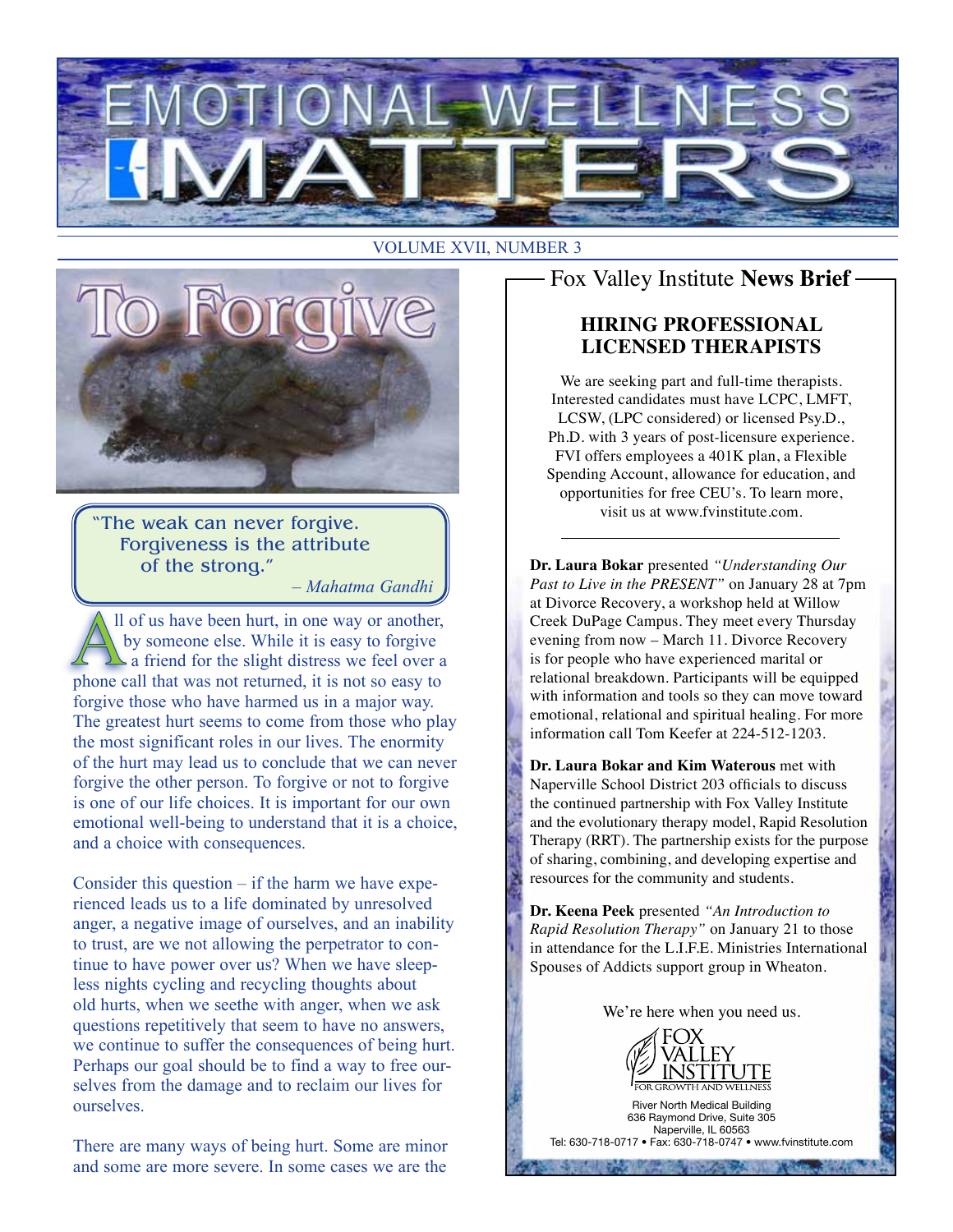Forgive: a verb meaning "to give up resentment against or desire to punish"

*– Webster's Dictionary*

unwitting victim of those who hurt us. At other times we collude in allowing ourselves to suffer by building expectations that make us vulnerable or placing our trust in the wrong places. Whatever the nature of the damage done to us, it is a potential source of learning. We can allow the hurt to keep us down as we continue to play the role of the victim – or, alternatively, we can learn to overcome it, adapt to it, try to make sure that it never happens again, and, if it does occur again, learn to deal with it more effectively.

Here are some of the ways that people are hurt –

*Unmet expectations.* We are disappointed when we build expectations that are dashed. We don't always get what we want, and this is to be expected. When we build our hopes on achieving a major goal, however, like not getting the promotion we had hoped for or losing the love we had so longed for, the result can be catastrophic. The hurt can be enormous.

*Humiliation.* When we are ridiculed by others – especially during childhood, as often happens when children are called derisive names – or when our pride is wounded, as might happen when a supervisor at work berates us in front of others, the assault on our dignity may impel us to hide, put up impenetrable walls, and vow never to be hurt again.

*Rejection.* When we are rejected or abandoned, we experience loss – but perhaps more important is the fact that we hear the message that we are not good enough. We have to deal with grieving the loss of an important emotional bond – and our self-image is assaulted as well. The fear of abandonment is a powerful force in the lives of many people. This fear can have a strong impact on the way they relate to the world and other people.

*Deception.* Some people may manipulate or lie to us, using us to further their own goals. This occurs, for example, when we are asked to keep "family secrets" or to deny real problems. Not only do we learn to distrust others, but we might also come to distrust our own judgment for falling prey to the deceptions of other people. This harms our ability to trust, and our self-esteem as well.

*Abuse.* We hear about abuse frequently in the media these days. Abuse comes in many forms – physical, emotional, sexual, or through neglect – and it can happen in childhood or in an adult relationship. Many people who suffered from abuse during their childhoods go straight into an abusive adult relationship. The consequences are enormous for the victim. We feel low, unable to share with others, and suspect that others must somehow know about our horrible secrets. We are left with a sense of powerlessness and a legacy of guilt and shame.

"To err is human, to forgive divine."

*– Alexander Pope*

#### **Choosing to Forgive**

Forgiving the one who caused us harm may seem like the last thing we would want to do. After all, by not forgiving, we can hold onto the belief that we have some power over the perpetrator and that we can therefore prevent the harm from ever happening to us again. Or we may be so invested in playing the role of victim that to forgive would mean giving up a large part of how we define ourselves. We may feel that evil should never be forgiven.

An important point to keep in mind, however, is that *when we forgive, we are doing it for ourselves, not for the other person.* Forgiving is one way of letting go of old baggage so that we can move on with our lives. Forgiveness does not change the past – but it does change what we can have in the future.

There are no deadlines for choosing the option of forgiveness. Forgiving is a highly personal act, and it will not happen until we are ready to let go of the old hurt and move on in our lives with a sense of personal empowerment. Premature forgiveness is not really forgiveness at all. We must prepare for it, and this requires a deep look into our lives. Above all, it is a choice – and some people may choose not to forgive at all. This is a perfectly valid personal decision in certain situations.

#### **The Nature of Forgiveness**

Forgiveness is not a way of forgetting the past. Indeed, if we have been harmed, we should not forget it. We can learn from the past about how to

**This newsletter is intended to offer general information only and recognizes that individual issues may differ from these broad guidelines. Personal issues should be addressed within a therapeutic context with a professional familiar with the details of the problems. ©2010 Simmonds Publications: 5580 La Jolla Blvd., #306, La Jolla, CA 92037 Website ~ www.emotionalwellness.com**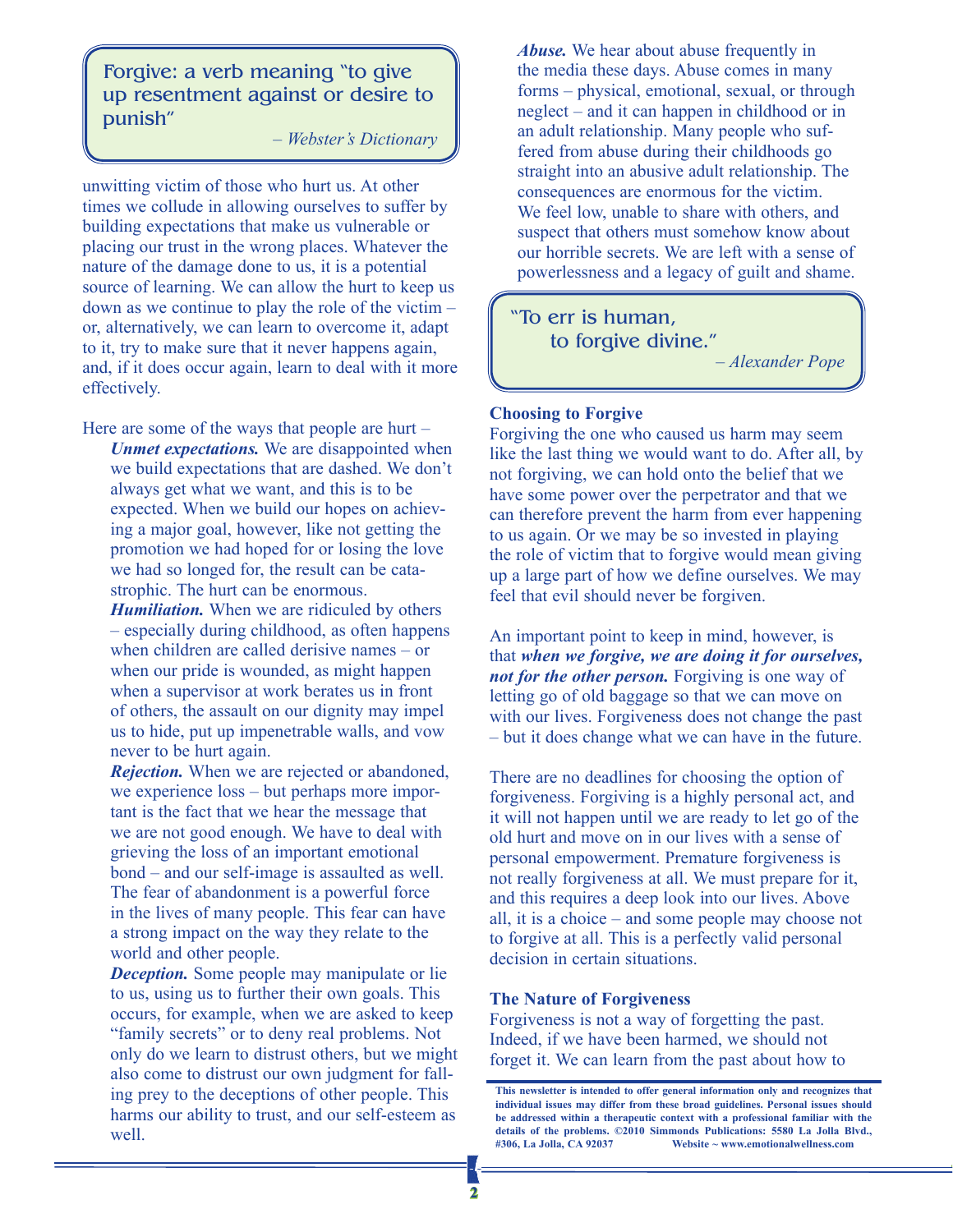avoid being harmed in the future. Nor is forgiveness a way of exonerating the perpetrator. We recognize that the harm did happen, that the other person is responsible for this and must come to terms with their own guilt. We are not trying to minimize the harm or claim that the behavior was acceptable. When we forgive, we are not sacrificing anything or giving up our sense of self-worth. Indeed, we are doing just the opposite – by taking a stand that says that we are strong and finally free of playing the role of victim. Forgiveness is a way of declaring our integrity.

Forgiveness is a way of saying, "It's time for healing. The pain of the past should now be put behind me." Thus, forgiving is a way to express selfassertion and positive self-esteem. To forgive is to declare that our identity is centered around far more than the intense feelings that come from the past. It means that we have better things to do in life than continuing to live under the influence of the one who has caused us pain. Forgiveness implies that we no longer need to hold grudges – we no longer need self-pity or hatred, and we declare our independence from victimhood. Forgiveness signifies breaking the cycle of pain and abuse, giving up the belief that the other person should hurt as much as we do. It means abandoning the myth that if we hurt the other person, it will make us feel better. To forgive implies giving up the unrealistic hope that an apology will have the same meaning to the perpetrator as it has for us. It tells us that we are moving our energy from the negative to the positive.

### Forgiveness is a way of saying that it is time to heal – it is time to put the past behind us

#### **A Forgiveness "To Do" List**

 Understand fully that forgiveness does not mean that it is all right for the aggressive behavior to ever be repeated. Forgiveness is meant for past behavior that was unacceptable.

Give up the unrealistic hope that the perpetrator will apologize, answer your questions or be able to explain why he or she hurt you. Even if apologies or answers were forthcom-

> ing, they would not alleviate the pain. The perpetrator's views, and depth of insight, will differ from your own.

Understand that the pain is all yours, not the other person's. When we forgive, it is for the purpose of dealing with our own pain.  $\blacktriangleright$  Make up a list of the specific things that were done to you which you have decided to forgive. This means acknowledging and grieving the losses that have resulted from being hurt, and this may generate potent feelings of anger, sadness and fear. (These intense feelings may be an indicator that you may need to work some more on your losses before you are ready to forgive, and the help of a supportive person – a therapist or a trusted friend – may be needed as you progress through this experience.)  $See$  if there were any positives about the relationship. In some cases there may not be anything positive – but if they do exist, acknowledging them could help you move toward a more compassionate view of the relationship. Write a letter to the perpetrator (this is a letter that you will never send). Allow your feelings to flow onto paper. Write freely about your hurt and anger, but include any positive feelings you may have about the relationship. If it feels right to you, acknowledge that the perpetrator may have been only doing the best he or she knew how to do at the time, or perhaps had been strongly influenced by her or his own upbringing. (If you don't want to write a letter, imagine having a dialogue with the perpetrator. Or engage in a role-playing exercise with a therapist.)

Create a ritualized separation ceremony which ends the link between you and the perpetrator. For example, you might burn your letter and lists and then scatter the ashes. Or you might visualize a final goodbye where the perpetrator – and your feelings of hurt – will become smaller and smaller and eventually disappear. As part of this ceremony, give the perpetrator your blessing and forgiveness. You are now free to live your life unburdened by the pain of your past hurt. Celebrate that freedom.

"If we really want to love, we must learn how to forgive."

*– Mother Teresa*

#### For Further Reading

Simon, Sidney B., and Suzanne Simon. *Forgiveness*. Warner Books: ISBN 0-446-39259-6. 1990, \$12.99.